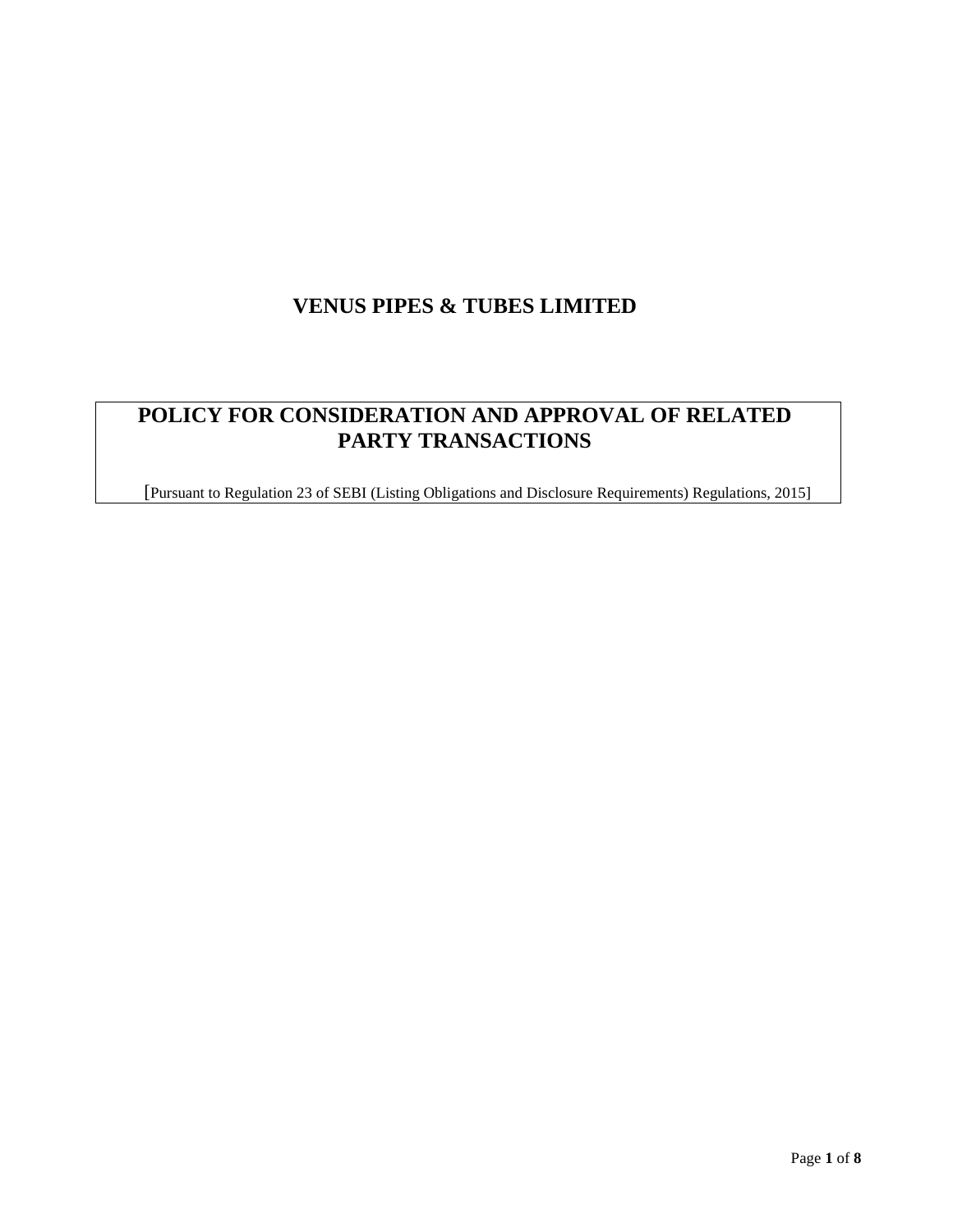## **POLICY FOR CONSIDERATION AND APPROVAL OF RELATED PARTY TRANSACTIONS**

## **1. PREAMBLE**

- 1.1 The Companies Act, 2013 and the SEBI (Listing Obligations and Disclosure Requirements) Regulations, 2015, as amended ("**SEBI LODR Regulations**") have laid down extensive requirements to be fulfilled in case of Related Party Transactions *(defined below)*. Additionally, SEBI LODR Regulations specifies that the Company is required to formulate a policy on materiality of Related Party Transactions and on dealing with Related Party Transactions including clear threshold limits duly approved by the Board of Directors and such policy shall be reviewed by the Board of Directors atleast once every three years and updated accordingly.
- 1.2 Therefore, the Board of Directors (the "**Board**") of Venus Pipes & Tubes Limited ("**VENUS**" or "**the Company**") at its meeting held on October 21, 2021 has adopted this Related Party Transaction Policy ("**Policy**") in line with the requirements of Regulation 23 of SEBI LODR Regulations. This Policy will be effective from October 21, 2021.

## **2. OBJECTIVES OF THE POLICY**

2.1 The objective of this Policy is to ensure that proper reporting, approval and disclosure processes are in place for all transactions between the Company and its Related Parties in accordance with the Applicable Law *(defined below)*.

## **3. DEFINITIONS**

- i. "**Act**" means the Companies Act, 2013 and the Rules prescribed thereunder (the "**Act**").
- ii. "**Applicable Law**" means the Act, SEBI LODR Regulations and includes any other statute, law, standards, regulations or other governmental instruction relating to Related Party Transactions.
- iii. "**Arm's Length Transaction**" means a transaction between two related parties that is conducted as if they were unrelated, so that there is no conflict of interest as defined in explanation (b) to Section 188 (1) of the Act.
- iv. "**Associate**" means a company as defined under Section 2(6) of the Act, or under applicable accounting standard".
- v. "**Audit Committee**" means the Audit Committee of the Board of Directors of the Company constituted under the provisions of the Act and SEBI LODR Regulations.
- vi. "**Director**" means a person as defined in Section 2(34) of the Act.
- vii. "**Key Managerial Personnel**" mean the officers of the Company as defined in Section 2(51) of the Act.
- viii. "**Employees**" mean the employees and office-bearers of the Company, including but not limited to Whole-Time Directors.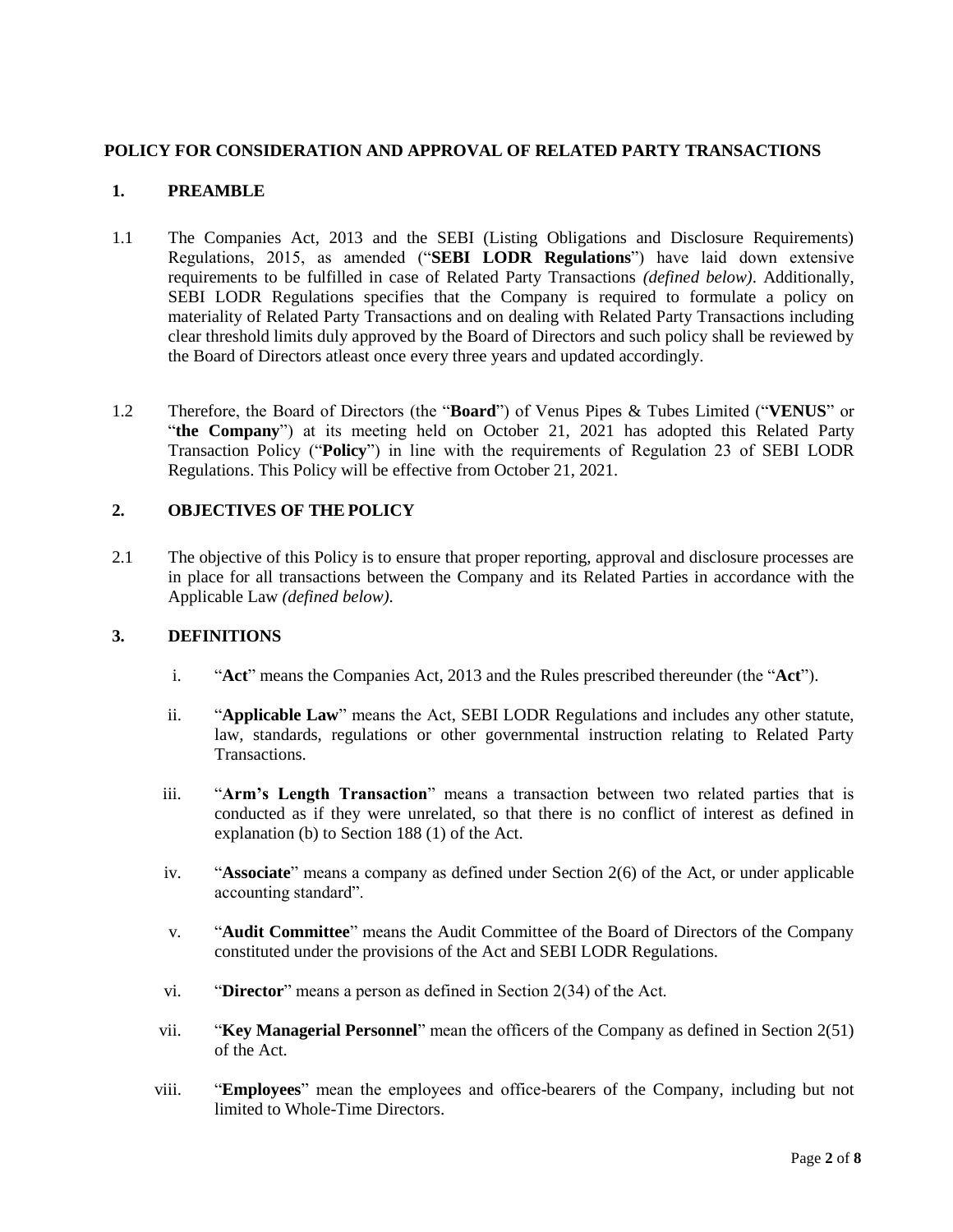- ix. "**Material Related Party Transactions**" means a transaction with a Related Party entered into individually or taken together with previous transactions during a financial year exceeds the threshold of 10% of the annual consolidated turnover of the Company as per its latest audited financial statements.
- x. "**Ordinary Course of Business**" means all such acts and transactions undertaken by the Company in the normal routine to conduct its business operations and activities and includes all such activities which the Company can undertake as per the objects clause of the Memorandum of Association of the Company.
- xi. "**Relative**" shall have the meaning assigned to it in Section 2(77) of the Act and the Rules prescribed thereunder and SEBI LODR Regulations.
- xii. "**Related Party**" means related party as defined in Section 2(76) of the Act, and Regulation 2(1)(zb) of the SEBI LODR Regulations; or under the applicable Accounting Standards.
- xiii. "**Related Party Transactions**" means such transactions directly or indirectly involving any Related Party as specified under Section 2(76) read with Section 188 of the Act, or Rules prescribed thereunder and Regulation 2(1)(zc) of the SEBI LODR Regulations including any amendment or modification thereof, as may be applicable
- xiv. ''**Senior Management**'' means officers/personnel of the Company who are members of its core management team excluding Board of Director normally this shall comprise all members of management one level below the chief executive officer/Managing Director/Whole Time Director/manager (including chief executive officer/manager, in case they are not part of the Board) and shall specifically include Company Secretary and Chief Financial Officer.
- xv. "**Subsidiary**" means a company as defined in Section 2(87) of the Act read with relevant Rules prescribed thereunder.

Any other capitalized term not defined herein shall have the same meaning as defined in the Act, the SEBI LODR Regulations, Securities Contracts (Regulation) Act, 1956 or any other Applicable Law or Regulation in force.

## **4. REVIEW AND APPROVAL OF RELATED PARTY TRANSACTIONS**

## 4.1 **Audit Committee Approval: -**

All Related Party Transactions shall require prior approval of the Audit Committee and while considering any transaction, the Committee shall take into account all relevant facts and circumstances including the terms of the transaction, the business purpose of the transaction, the benefits to the Company, or any other relevant matters. The Audit Committee may grant omnibus approval for the proposed Related Party Transaction subject to the following conditions:

- a) The Audit Committee shall laydown the criteria for granting omnibus approval in line with this Policy and such approval shall be applicable in respect of transactions which are repetitive in nature;
- b) The Audit Committee shall satisfy itself regarding the need for such omnibus approval and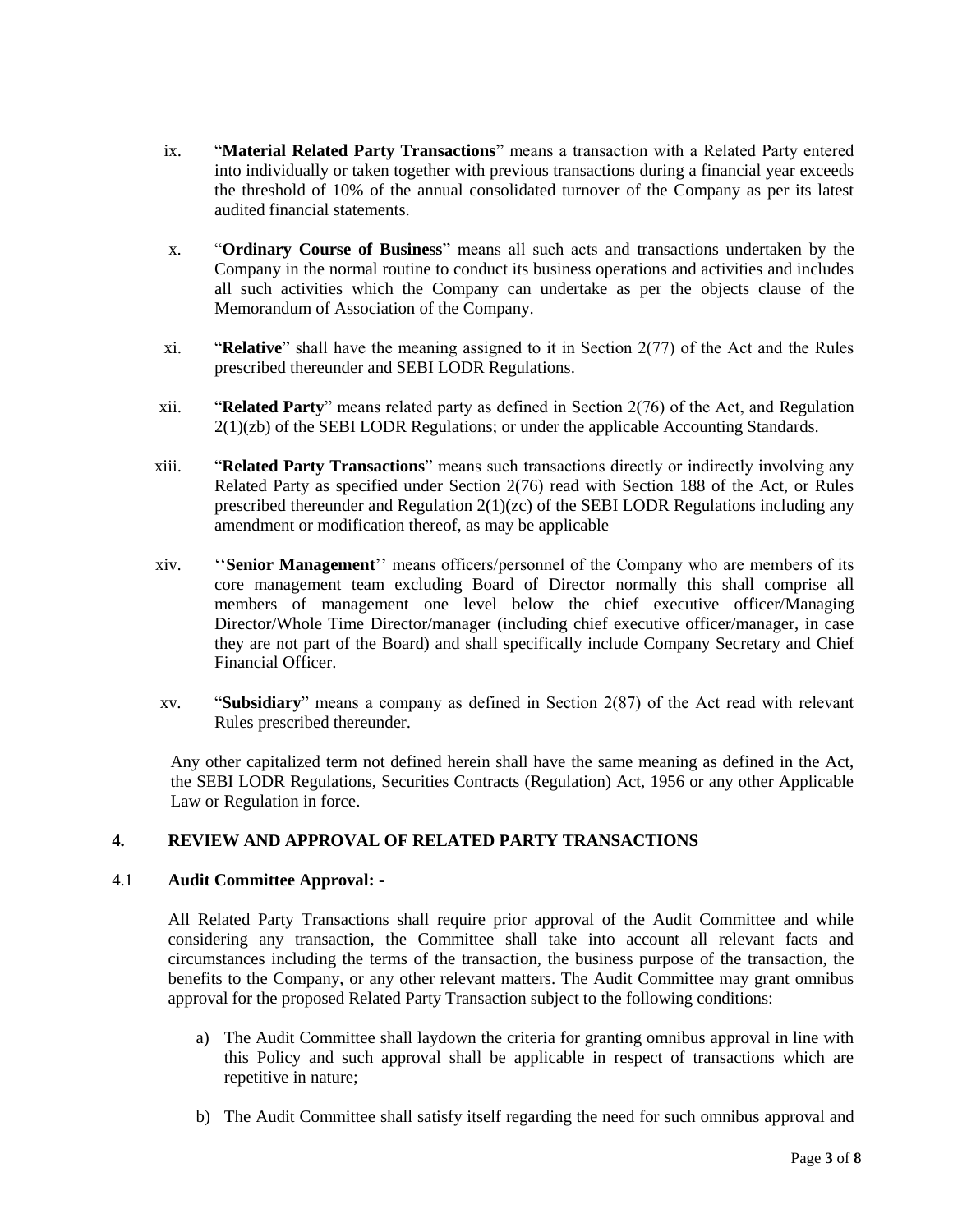that such approval is in the interest of the Company;

- c) Such omnibus approval shall specify the following:
	- Name(s) of the Related Party;
	- Nature of the transaction;
	- Period of transaction:
	- Maximum amount of transaction that can be entered into:
	- The indicative base price / current contracted price and the formula for variation in the price, if any, and;
	- Such other conditions as the Audit Committee may deem fit.

In such cases where the need for Related Party Transaction cannot be foreseen and details as required above are not available, the Audit Committee may grant omnibus approval for such transactions subject to their value not exceeding Rs. 1 crore per transaction;

- d) The Audit Committee shall review, at least on a quarterly basis, the details of Related Party Transactions entered into by the Company pursuant to each of the omnibus approval given;
- e) Such omnibus approvals shall be valid for a period not exceeding one year and shall require fresh approvals after the expiry of one year.

## 4.2 **Board of Directors Approval: -**

- a) All Related Party Transactions that are beyond the prescribed limits as per Companies (Meetings of Board and its Powers) Rules, 2014, as amended from time to time and being not in the ordinary course of business of the company and/or not on an arm's length basis, shall require approval of the Board.
- b) All Material Related Party Transactions, requiring the approval of the shareholders, shall also need to be approved by the Board.
- c) Such approval of Board may be obtained at a duly convened meeting only.

## 4.3 **Shareholder's Approval: -**

- a) All Related Party Transactions that are beyond the prescribed limits as per Companies (Meetings of Board & its Powers) Rules, 2014 and being not in the ordinary course of business of the Company and/ or not on an arm's length basis, shall require approval of shareholders through resolution (after due approval by the Board).
- b) All Material Related Party Transactions, shall require approval of shareholders through resolution (after due approval by the Board).

#### 4.4 **General Points: -**

a) All entities falling under the definition of Related Parties shall not vote to approve the relevant transaction irrespective of whether the entity is a party to the particular transaction or not.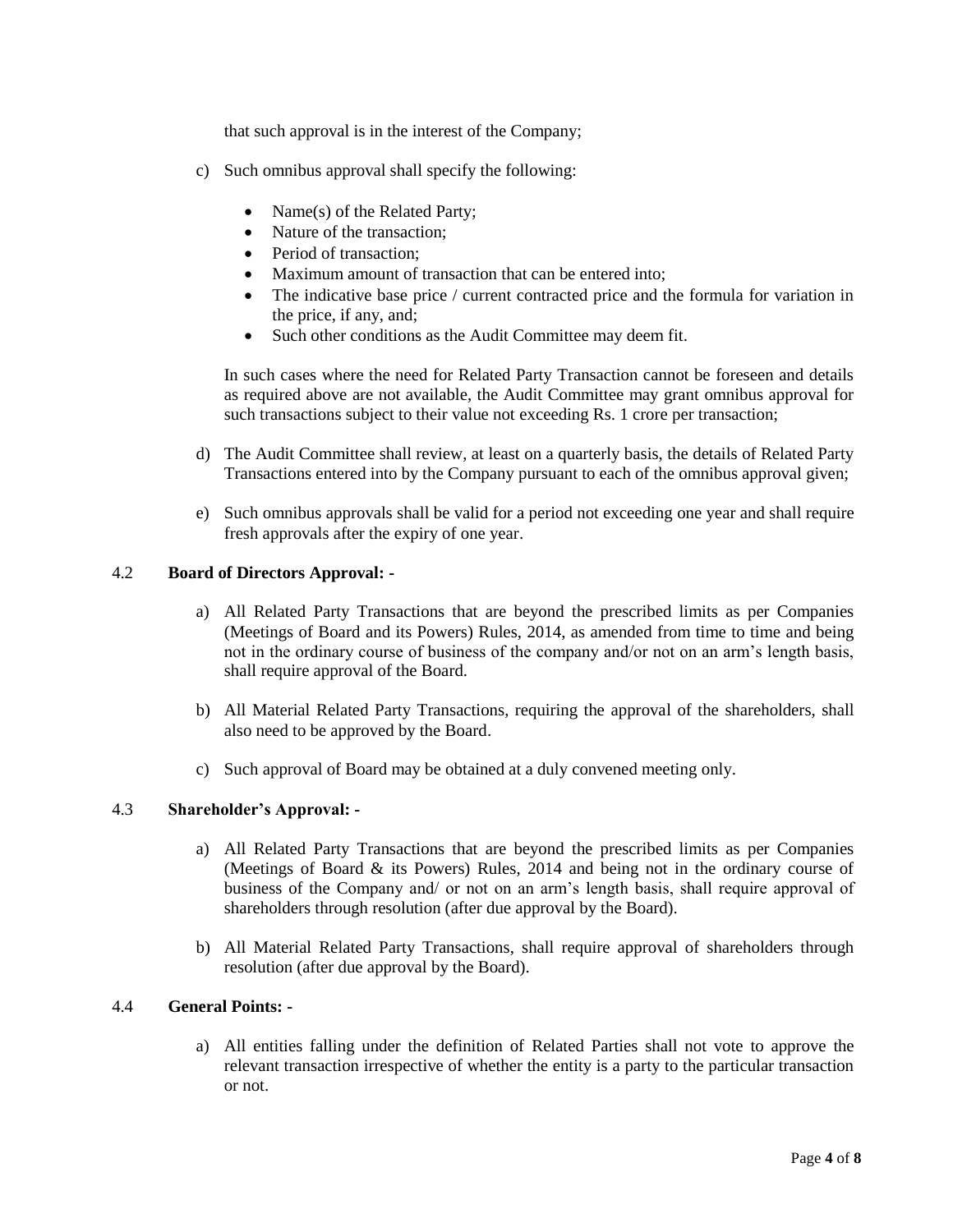- b) Point No. 4.3 shall not be applicable for the following transactions:
	- i. Transactions entered into between two Government Companies;
	- ii. Transactions entered into between a holding company and its wholly owned subsidiary whose accounts are consolidated with such holding company and placed before the shareholders at the general meeting for approval;
	- iii. A resolution plan approved under Section 31 of the Insolvency and Bankruptcy Code, 2016 ("**Insolvency Code**"), as amended.

Explanation: For the purpose of (i) above, "**Government Company**" shall have the same meaning as defined in Section 2(45) of the Companies Act, 2013."

In case, there is a material or substantial change in terms and conditions of existing Related Party Transaction, then it would be governed by this policy.

## **5. IDENTIFICATION OF POTENTIAL RELATED PARTY TRANSACTIONS**

- 5.1 The respective Directors/ Key Managerial Personnel/ Executive Directors/ Functional Heads is responsible for providing notice to the Board or Audit Committee of any potential Related Party Transaction involving him or her or his or her Relative, including any additional information about the transaction that the Board/Audit Committee may reasonably request. Board/Audit Committee will determine whether the transaction does, in fact, constitute a Related Party Transaction requiring compliance with this policy.
- 5.2 Executive Directors/ Functional Heads shall intimate to Chairman of Audit Committee and to Company Secretary Department within ten (10) days of end of each quarter all the transactions with Related Parties. Based upon above, all the Related Party Transaction shall be put up to the Audit Committee/Board.

## **6. DISCLOSURES**

- 6.1 All required disclosures with respect to Related Party Transactions shall be made in accordance with the requirement of Companies Act and SEBI LODR Regulations. As per Regulation 23(9) of the SEBI LODR Regulations, the Company shall submit within thirty (30) days from the date of publication of its standalone and consolidated financial results for the half year, disclosures of Related Party Transactions on a consolidated basis, in the format specified in the relevant accounting standards for annual results to the stock exchanges and publish the same on its website.
- 6.2 Details of all material transactions with related parties shall be disclosed along with the compliance report on corporate governance mentioned in clause (a) of sub-regulation (2) of SEBI LODR Regulations.

## **7. LIMITATION**

7.1 In the event of any conflict between the provisions of this Policy and of the SEBI LODR Regulations/Act or any other statutory enactments, rules, then, the provisions of the Regulations / Companies Act, 2013 or other statutory enactments, rules, as the case may be shall prevail over this Policy and shall be adhered to accordingly by all concerned.

## **8. POLICY ON MATERIALITY OF RELATED PARTY TRANSACTIONS**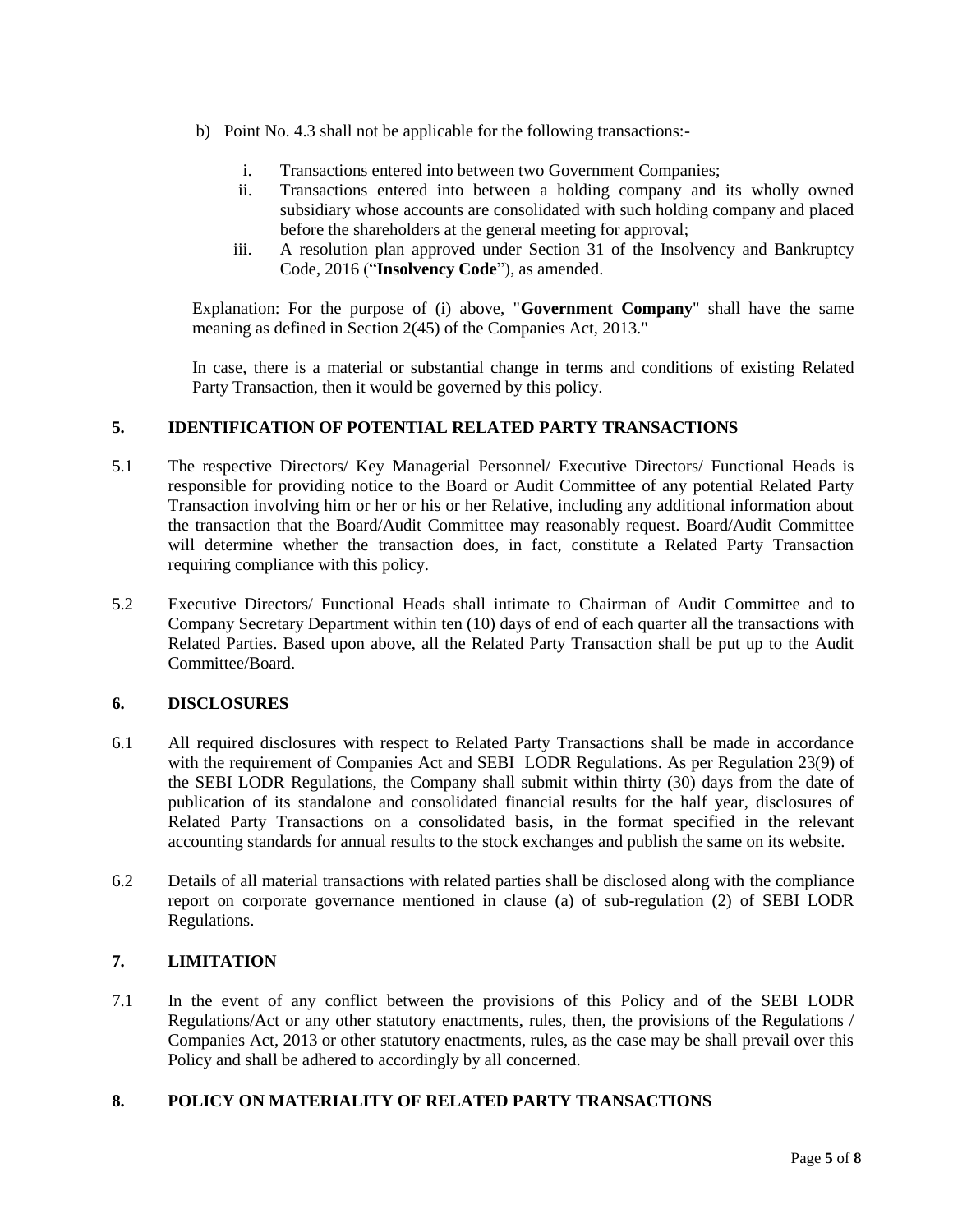8.1 A transaction with a Related Party shall be considered material if the transaction(s) to be entered into individually or taken together with previous transactions during a financial year exceed the threshold limits prescribed under the SEBI LODR Regulations and/or under Section 188 read with the Companies (Meetings of Board and its Powers) Rules, 2014 of the Act as may be applicable to a particular Related Party Transaction.

## **Materiality Threshold for Related Party Transaction:**

| Sr.<br>No.                                                                                                                                                                            | <b>Nature of Transaction</b>                                                                                                      | *Limits for the time being in force (as per Rule<br>15 of the Companies (Meetings of Board and its<br>Powers) Rules, 2014)                                 |  |
|---------------------------------------------------------------------------------------------------------------------------------------------------------------------------------------|-----------------------------------------------------------------------------------------------------------------------------------|------------------------------------------------------------------------------------------------------------------------------------------------------------|--|
| 1.                                                                                                                                                                                    | Sale, purchase or supply of any<br>goods or materials directly or<br>through appointment of agents.                               | Amounting to ten percent or more of the turnover<br>of the Company.                                                                                        |  |
|                                                                                                                                                                                       |                                                                                                                                   | For the transaction or transactions to be entered<br>into either individually or taken together with the<br>previous transactions during a financial year. |  |
| 2.                                                                                                                                                                                    | Buying, selling or disposing of<br>property of any kind directly or<br>through appointment of agents.                             | Amounting to ten percent or more of the net worth<br>of the Company.                                                                                       |  |
|                                                                                                                                                                                       |                                                                                                                                   | For the transaction or transactions to be entered<br>into either individually or taken together with the<br>previous transactions during a financial year. |  |
| 3.                                                                                                                                                                                    | Leasing of any kind of property.                                                                                                  | Amounting to ten per cent or more of the turnover<br>of the Company.                                                                                       |  |
|                                                                                                                                                                                       |                                                                                                                                   | For the transaction or transactions to be entered<br>into either individually or taken together with the<br>previous transactions during a financial year. |  |
| 4.                                                                                                                                                                                    | Availing or rendering of any<br>services<br>purchase/sale<br><b>or</b><br>of<br>goods,<br>services,<br>materials<br><sub>or</sub> | Amounting to ten percent or more of the turnover<br>of the Company.                                                                                        |  |
|                                                                                                                                                                                       | property<br>directly<br><b>or</b><br>through<br>appointment of agents.                                                            | For the transaction or transactions to be entered<br>into either individually or taken together with the<br>previous transactions during a financial year. |  |
| 5.                                                                                                                                                                                    | For appointment to any office or<br>place of profit in the company, its<br>subsidiary company or associate<br>company.            | Where monthly remuneration exceeding<br>Rs.<br>2,50,000.                                                                                                   |  |
| 6.                                                                                                                                                                                    | Remuneration for underwriting<br>the subscription of any securities<br>or derivatives thereof, of the<br>Company.                 | For amount exceeding 1% of net worth of the<br>Company.                                                                                                    |  |
| *shall be considered as amended from time to time in line with the amendment in Rule 15 of the<br>Companies (Meetings of Board and its Powers) Rules, 2014 by the Central Government. |                                                                                                                                   |                                                                                                                                                            |  |
| Annual turnover and net worth referred above shall be computed as per audited financial<br>statements for the preceding financial year.                                               |                                                                                                                                   |                                                                                                                                                            |  |

## **A. Under the Companies Act, 2013**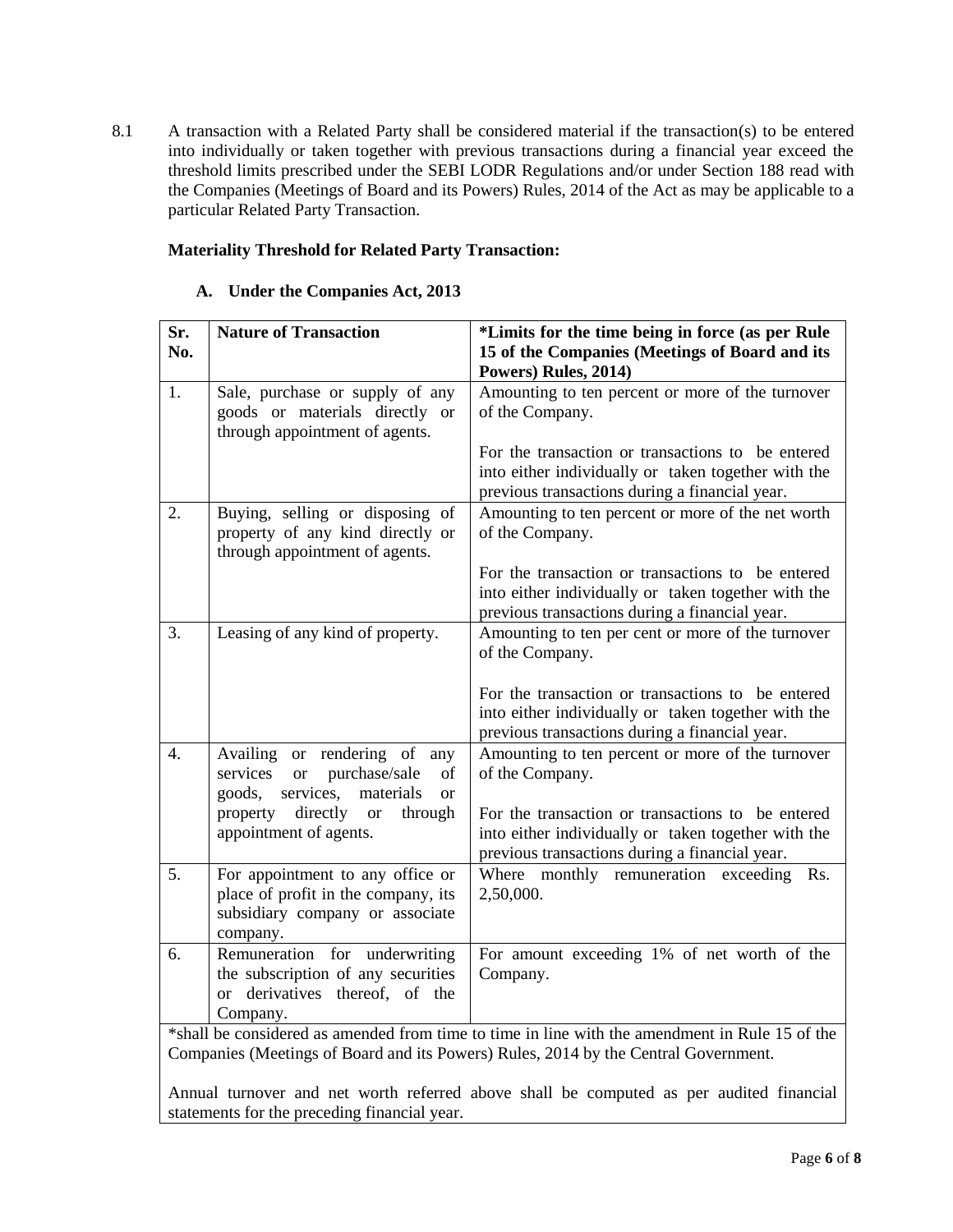## **B. As per SEBI LODR Regulations**

A Related Party Transaction shall be considered material if the transaction(s) to be entered into individually or taken together with previous transactions during a financial year, exceeds ten percent of the annual consolidated turnover of the Company as per the last audited financial statements of the Company.

- 8.2 Further, with effect from October 21, 2021, a Transaction involving payments made to a Related Party with respect to brand usage or royalty shall be considered material if the transaction(s) to be entered into individually or taken together with previous transactions during a financial year, exceed five percent of the annual consolidated Turnover of the Company as per the last audited financial statements of the Company.
- 8.3 The limits specified at serial numbers 1 to 6 in the above table shall apply for transaction(s) to be entered into either individually or taken together with the previous transactions during a financial year.
- 8.4 The Turnover or Net Worth mentioned in above table shall be computed on the basis of the Audited Financial Statement of the preceding financial year. Annual consolidated Turnover shall be as per the last audited financial statements of the Venus Pipes & Tubes Limited.
- 8.5 All Material Related Party Transactions shall require approval of the shareholders through resolution and no Related Party shall vote to approve such resolutions whether the entity is a Related Party to the particular transaction or not:

Provided that the requirements specified under this sub-regulation shall not apply in respect of a resolution plan approved under Section 31 of the Insolvency Code, subject to the event being disclosed to the recognized stock exchanges within one day of the resolution plan being approved.

## **9. MONITORING AND REPORTING**

- 9.1 The annual report of the VENUS shall contain related party disclosures as specified in Act and as specified in Para A of Schedule V of SEBI LODR Regulations.
- 9.2 The Policy shall also be disclosed on the website of VENUS for public information.

#### **10. AMENDMENTS**

- 10.1 This Policy shall be reviewed by the Board of Directors at least once every three years and updated accordingly.
- 10.2 Any or all provisions of this policy would be subject to revision / amendment in accordance with the Rules, Regulations, Notifications, etc. on the subject as may be issued by relevant statutory authorities, from time to time. In case of any amendment(s), clarification(s), circular(s) etc. issued by the relevant authorities, not being consistent with the provisions laid down under this policy, then such amendment(s), clarification(s), circular(s), etc. shall prevail upon the provisions hereunder and this policy shall stand amended accordingly from the effective date as laid down under such amendment(s), clarification(s), circular(s), etc.